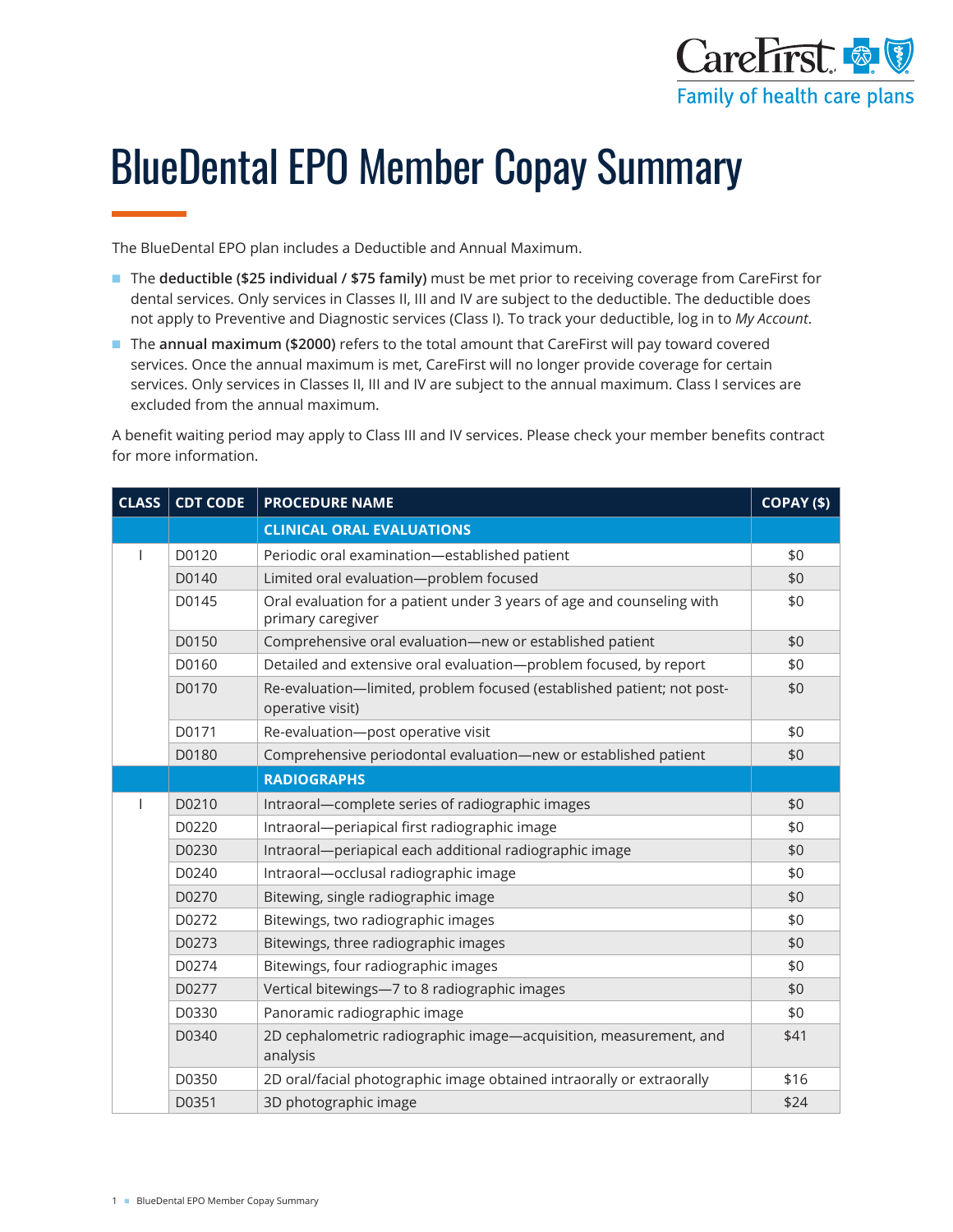| <b>CLASS</b> | <b>CDT CODE</b>   | <b>PROCEDURE NAME</b>                                                                | COPAY (\$) |
|--------------|-------------------|--------------------------------------------------------------------------------------|------------|
|              |                   | <b>TESTS AND LABORATORY EXAMINATIONS</b>                                             |            |
|              | D0460             | Pulp vitality tests                                                                  | \$17       |
|              | D0470             | Diagnostic casts                                                                     | \$36       |
|              |                   | <b>DENTAL PROPHYLAXIS</b>                                                            |            |
|              | D1110             | Prophylaxis - adult                                                                  | \$0        |
|              | D1120             | Prophylaxis - child                                                                  | \$0        |
|              |                   | <b>TOPICAL FLOURIDE TREATMENT</b>                                                    |            |
|              | D1206             | Topical application of fluoride varnish                                              | \$0        |
|              | D1208             | Topical application of fluoride - excluding varnish                                  | \$0        |
|              |                   | <b>OTHER PREVENTIVE SERVICES</b>                                                     |            |
|              | D1330             | Oral hygiene instructions                                                            | \$15       |
|              | D1351             | Sealant-per tooth                                                                    | \$18       |
|              | D1354             | Interim caries arresting medicament application temporary crown                      | \$11       |
|              |                   | (fractured tooth)                                                                    |            |
|              |                   | <b>SPACE MAINTENANCE (PASSIVE APPLIANCES)</b>                                        |            |
|              | D1510             | Space maintainer-fixed-unilateral                                                    | \$89       |
|              | D1516             | Space maintainer-fixed-bilateral, maxillary                                          | \$127      |
|              | D1517             | Space maintainer-fixed-bilateral, mandibular                                         | \$127      |
|              | D1520             | Space maintainer-removable-unilateral                                                | \$89       |
|              | D1526             | Space maintainer-removable-bilateral, maxillary                                      | \$132      |
|              | D1527             | Space maintainer-removable-bilateral, mandibular                                     | \$132      |
|              | D1550             | Re-cement or re-bond space maintainer                                                | \$28       |
|              | D1555             | Removal of fixed space maintainer                                                    | \$30       |
|              | D1575             | Distal shoe space maintainer-fixed-unilateral                                        | \$81       |
|              |                   | <b>AMALGAM RESTORATIONS (INCLUDING POLISHING)</b>                                    |            |
| $\mathbf{H}$ | D2140             | Amalgam-one surface, primary or permanent                                            | \$34       |
|              | D2150             | Amalgam-two surfaces, primary or permanent                                           | \$46       |
|              | D <sub>2160</sub> | Amalgam-three surfaces, primary or permanent                                         | \$45       |
|              | D2161             | Amalgam-four or more surfaces, primary or permanent                                  | \$54       |
|              |                   | <b>RESIN RESTORATIONS</b>                                                            |            |
| $\mathbf{H}$ | D2330             | Resin-based composite-one surface, anterior                                          | \$46       |
|              | D2331             | Resin-based composite-two surfaces, anterior                                         | \$53       |
|              | D2332             | Resin-based composite-three surfaces, anterior                                       | \$62       |
|              | D2335             | Resin-based composite-four or more surfaces or involving incisal angle<br>(anterior) | \$76       |
|              | D2391             | Resin-based composite-one surface, posterior                                         | \$55       |
|              | D2392             | Resin-based composite-two surfaces, posterior                                        | \$73       |
|              | D2393             | Resin-based composite-three surfaces, posterior                                      | \$79       |
|              | D2394             | Resin-based composite-four or more surfaces, posterior                               | \$101      |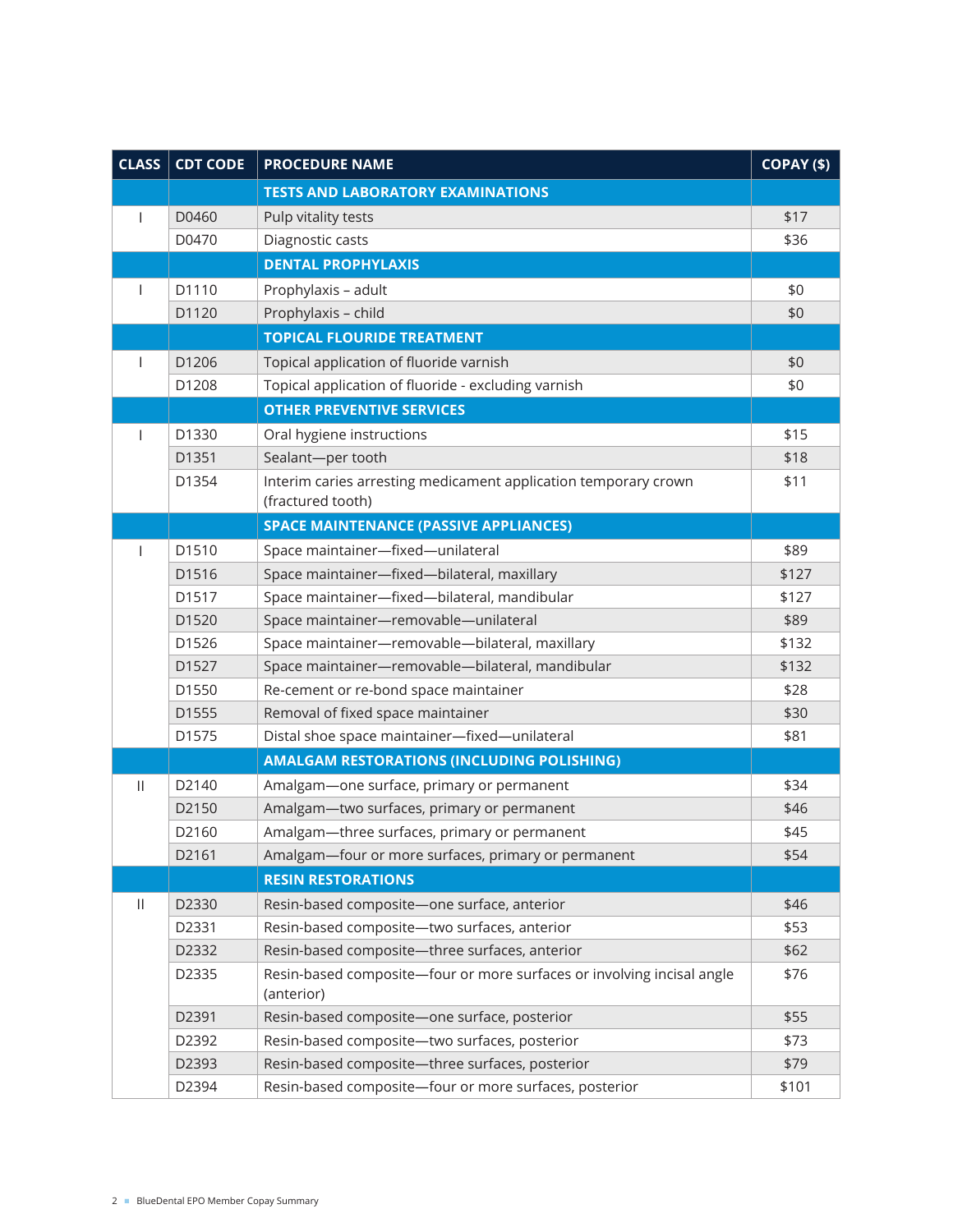| <b>CLASS</b>  | <b>CDT CODE</b>   | <b>PROCEDURE NAME</b>                                                     | COPAY (\$) |
|---------------|-------------------|---------------------------------------------------------------------------|------------|
|               |                   | <b>ONLAY RESTORATIONS</b>                                                 |            |
| $\mathsf{IV}$ | D2542             | Onlay-metallic-two surfaces                                               | \$283      |
|               | D2543             | Onlay-metallic-three surfaces                                             | \$363      |
|               | D2544             | Onlay-metallic-four or more surfaces                                      | \$406      |
|               | D2642             | Onlay-porcelain/ceramic-two surfaces                                      | \$321      |
|               | D2643             | Onlay-porcelain/ceramic-three surfaces                                    | \$411      |
|               | D2644             | Onlay-porcelain/ceramic-four or more surfaces                             | \$415      |
|               | D2662             | Onlay-resin-based composite-two surfaces                                  | \$321      |
|               | D2663             | Onlay-resin-based composite-three surfaces                                | \$384      |
|               | D2664             | Onlay-resin-based composite-four or more surfaces                         | \$415      |
|               |                   | <b>CROWNS-SINGLE RESTORATION ONLY</b>                                     |            |
| IV            | D2710             | Crown-resin-based composite (indirect)                                    | \$246      |
|               | D2712             | Crown-3/4 resin-based composite (indirect)                                | \$317      |
|               | D2720             | Crown-resin with high noble metal                                         | \$374      |
|               | D2721             | Crown-resin with predominantly base metal                                 | \$352      |
|               | D2722             | Crown-resin with noble metal                                              | \$374      |
|               | D2740             | Crown-porcelain/ceramic substrate                                         | \$530      |
|               | D2750             | Crown-porcelain fused to high noble metal                                 | \$460      |
|               | D2751             | Crown-porcelain fused to predominantly base metal                         | \$417      |
|               | D2752             | Crown-porcelain fused to noble metal                                      | \$460      |
|               | D2780             | Crown-3/4 cast high noble metal                                           | \$388      |
|               | D2781             | Crown-3/4 cast predominately base metal                                   | \$370      |
|               | D2782             | Crown-3/4 cast noble metal                                                | \$388      |
|               | D2783             | Crown-3/4 porcelain/ceramic                                               | \$388      |
|               | D2790             | Crown-full cast high noble metal                                          | \$424      |
|               | D2791             | Crown-full cast predominantly base                                        | \$417      |
|               | D2792             | Crown-full cast noble metal                                               | \$424      |
|               | D2794             | Crown-titanium                                                            | \$424      |
|               | D <sub>2799</sub> | Provisional crown-further treatment or completion of diagnosis            | \$121      |
|               |                   | necessary prior to final impression                                       |            |
|               |                   | <b>OTHER RESTORATIVE SERVICES</b>                                         |            |
| ${\sf IV}$    | D2910             | Re-cement or re-bond inlay, onlay, or partial coverage restoration        | \$31       |
|               | D2915             | Re-cement or re-bond indirectly fabricated or prefabricated post and core | \$28       |
|               | D2920             | Re-cement or re-bond crown                                                | \$28       |
|               | D2921             | Reattachment of tooth fragment, incisal edge or cusp                      | \$95       |
|               | D2930             | Prefabricated stainless steel crown-primary tooth                         | \$93       |
|               | D2931             | Prefabricated stainless steel crown-permanent tooth                       | \$93       |
|               | D2932             | Prefabricated resin crown                                                 | \$86       |
|               | D2933             | Prefabricated stainless steel crown with resin window                     | \$99       |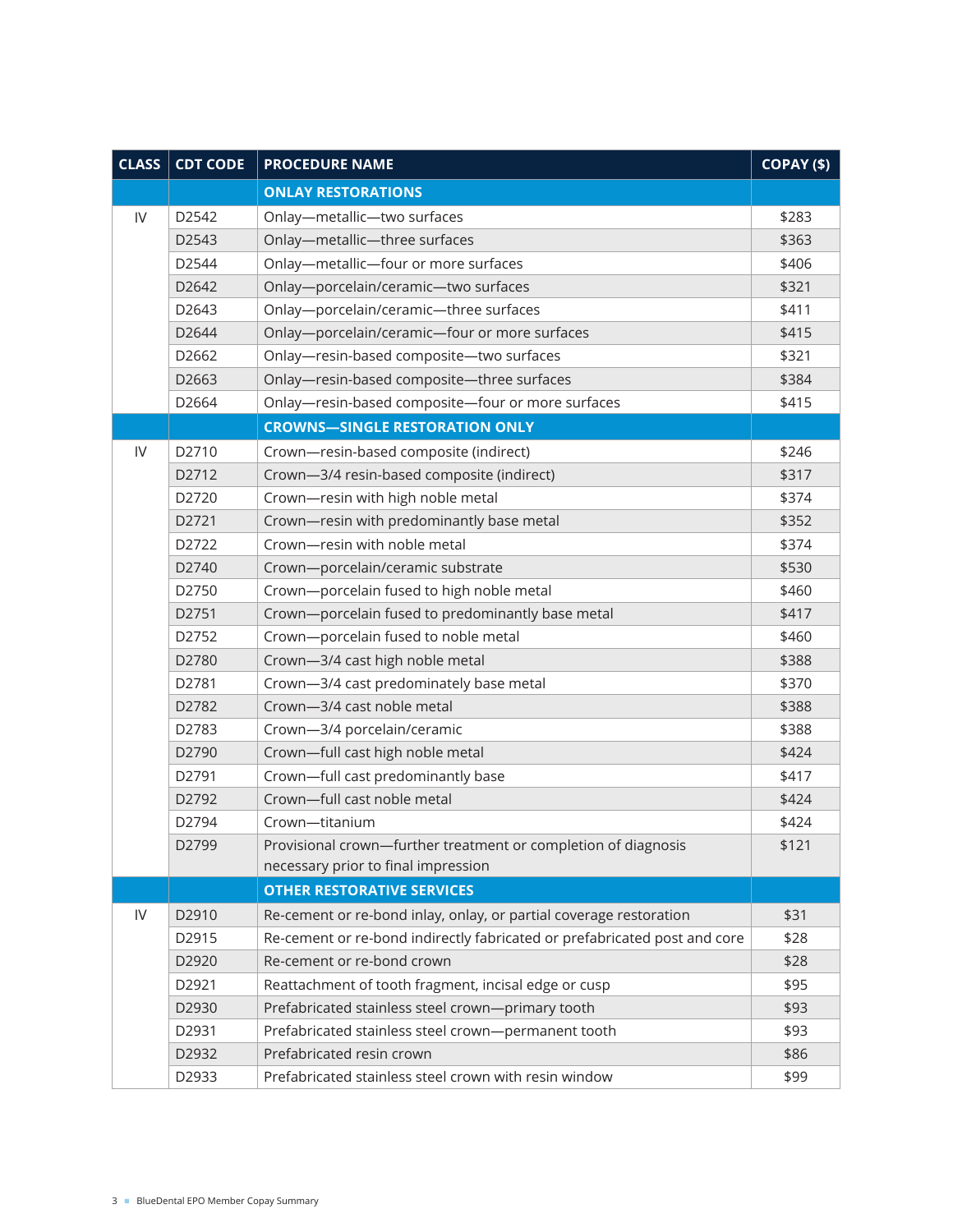| <b>CLASS</b>                              | <b>CDT CODE</b> | <b>PROCEDURE NAME</b>                                                                         | COPAY (\$) |
|-------------------------------------------|-----------------|-----------------------------------------------------------------------------------------------|------------|
| IV                                        | D2934           | Prefabricated esthetic coated stainless steel crown-primary tooth                             | \$86       |
|                                           | D2940           | Protective restoration                                                                        | \$29       |
|                                           | D2941           | Interim therapeutic restoration-primary dentition                                             | \$33       |
|                                           | D2950           | Core buildup, including any pins                                                              | \$92       |
|                                           | D2951           | Pin retention-per tooth, in addition to restoration                                           | \$19       |
|                                           | D2952           | Post and core in addition to crown, indirectly fabricated                                     | \$143      |
|                                           | D2953           | Each additional indirectly fabricated post-same tooth                                         | \$77       |
|                                           | D2954           | Prefabricated post and core in addition to crown                                              | \$92       |
|                                           | D2957           | Each additional prefabricated post- same tooth                                                | \$30       |
|                                           | D2961           | Labial veneer (resin laminate)-laboratory                                                     | \$303      |
|                                           | D2962           | Labial veneer (porcelain laminate)-laboratory                                                 | \$445      |
|                                           | D2971           | Additional procedures to construct new crown under existing partial<br>denture framework      | \$51       |
|                                           | D2980           | Crown repair, necessitated by restorative material failure                                    | \$80       |
|                                           |                 | <b>PULP CAPPING</b>                                                                           |            |
| $\begin{array}{c} \hline \end{array}$     | D3110           | Pulp cap-direct (excluding final restoration)                                                 | \$19       |
|                                           | D3120           | Pulp cap-indirect (excluding final restoration)                                               | \$16       |
|                                           |                 | <b>PULPOTOMY</b>                                                                              |            |
| $\mathop{1\hskip-2.5pt {\rm l}}\nolimits$ | D3220           | Therapeutic pulpotomy (excluding final restoration)- removal of pulp                          | \$67       |
|                                           |                 | coronal to the dentinocemental junction and application of medicament                         |            |
|                                           | D3221           | Pulpal debridement, primary and permanent teeth                                               | \$58       |
|                                           | D3222           | Partial pulpotomy for apexogenesis                                                            | \$137      |
|                                           |                 | <b>ENDODONTIC THERAPY ON PRIMARY TEETH</b>                                                    |            |
| $\mathop{1\hskip-2.5pt {\rm l}}\nolimits$ | D3230           | Pulpal therapy (resorbable filling)-anterior, primary tooth (excluding<br>final restoration)  | \$85       |
|                                           | D3240           | Pulpal therapy (resorbable filling)-posterior, primary tooth (excluding<br>final restoration) | \$98       |
|                                           |                 | ROOT CANAL / ENDODONTIC THERAPY (INCLUDING TREATMENT                                          |            |
|                                           |                 | PLAN, CLINICAL PROCEDURES AND FOLLOW-UP CARE)                                                 |            |
| $\ensuremath{\mathsf{III}}\xspace$        | D3310           | Endodontic therapy, anterior tooth (excluding final restoration)                              | \$311      |
|                                           | D3320           | Endodontic therapy, bicuspid tooth (excluding final restoration)                              | \$454      |
|                                           | D3330           | Endodontic therapy, molar (excluding final restoration)                                       | \$529      |
|                                           | D3331           | Treatment of root canal obstruction; non-surgical access                                      | \$67       |
|                                           | D3332           | Incomplete endodontic therapy; inoperable, unrestorable or fractured<br>tooth                 | \$126      |
|                                           | D3333           | Internal root repair of perforation defects                                                   | \$92       |
|                                           |                 | <b>ENDODONTIC RETREATMENT</b>                                                                 |            |
| Ш                                         | D3346           | Retreatment of previous root canal therapy-anterior                                           | \$403      |
|                                           | D3347           | Retreatment of previous root canal therapy-bicuspid                                           | \$463      |
|                                           | D3348           | Retreatment of previous root canal therapy-molar                                              | \$570      |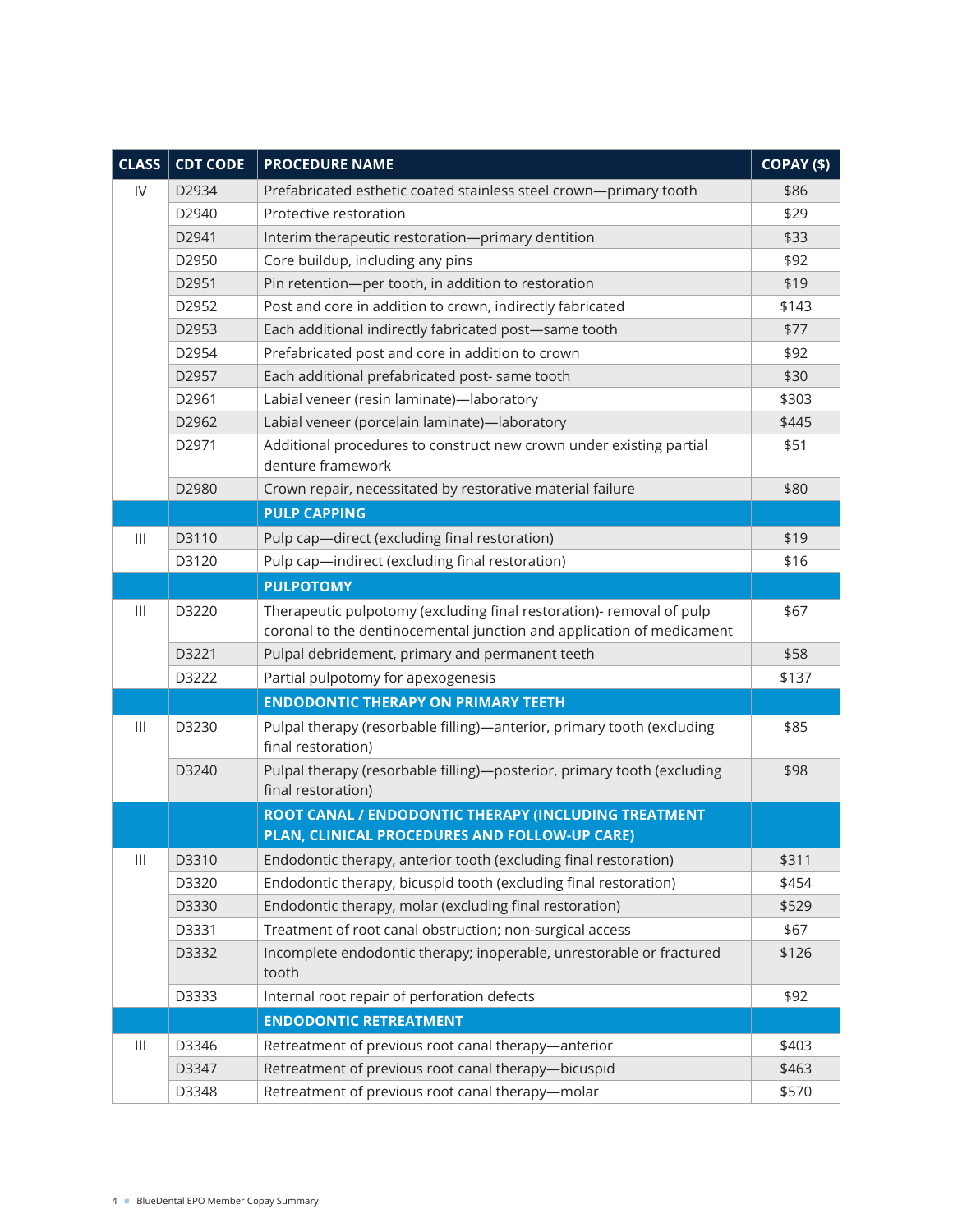| <b>CLASS</b>                              | <b>CDT CODE</b> | <b>PROCEDURE NAME</b>                                                                                                                                           | COPAY (\$) |
|-------------------------------------------|-----------------|-----------------------------------------------------------------------------------------------------------------------------------------------------------------|------------|
| $\mathbf{III}$                            | D3351           | Apexification/recalcification-initial visit (apical closure/calcific repair of<br>perforations, root resorption, etc.)                                          | \$106      |
|                                           | D3352           | Apexification/recalcification/pulpal regeneration-interim medication<br>replacement                                                                             | \$93       |
|                                           | D3353           | Apexification/recalcification - final visit (includes completed root canal<br>therapy-apical closure/calcific repair of perforations, root resorption,<br>etc.) | \$106      |
|                                           |                 | <b>APICOECTOMY/PERIAPICAL SERVICES</b>                                                                                                                          |            |
| $\mathop{1\hskip-2.5pt {\rm l}}\nolimits$ | D3410           | Apicoectomy/periradicular surgery-anterior                                                                                                                      | \$305      |
|                                           | D3421           | Apicoectomy/periradicular surgery-bicuspid (first root)                                                                                                         | \$284      |
|                                           | D3425           | Apicoectomy/periradicular surgery-molar (first root)                                                                                                            | \$325      |
|                                           | D3426           | Apicoectomy/periadicular surgery (each additional root)                                                                                                         | \$135      |
|                                           | D3427           | Periradicular surgery without apicoectomy                                                                                                                       | \$192      |
|                                           | D3428           | Bone graft in conjunction with periradicular surgery-per tooth, single<br>site                                                                                  | \$308      |
|                                           | D3429           | Bone graft in conjunction with periradicular surgery-each additional<br>contiguous tooth in the same surgical site                                              | \$141      |
|                                           | D3430           | Retrograde filling-per root                                                                                                                                     | \$112      |
|                                           | D3432           | Guided tissue regeneration, resorbable barrier, per site, in conjunction<br>with periradicular surgery                                                          | \$257      |
|                                           | D3450           | Root amputation-per root                                                                                                                                        | \$132      |
|                                           |                 | <b>OTHER ENDODONTIC PROCEDURES</b>                                                                                                                              |            |
| $\mathbf{III}$                            | D3920           | Hemisection (including root removal), not including root canal therapy                                                                                          | \$159      |
|                                           | D3950           | Canal preparation and fitting of preformed dowel or post                                                                                                        | \$40       |
|                                           |                 | <b>SURGICAL SERVICES (INCLUDING USUAL POST-OPERATIVE SERVICES)</b>                                                                                              |            |
| $\mathop{1\hskip-2.5pt {\rm l}}\nolimits$ | D4210           | Gingivectomy or gingivoplasty-four or more contiguous teeth or tooth<br>bounded spaces per quadrant                                                             | \$172      |
|                                           | D4211           | Gingivectomy or gingivoplasty-one to three contiguous teeth or tooth<br>bounded spaces per quadrant                                                             | \$81       |
|                                           | D4212           | Gingivectomy or gingivoplasty to allow access for restorative procedure,<br>per tooth                                                                           | \$81       |
|                                           | D4240           | Gingival flap procedure, including root planing-four or more contiguous<br>teeth or tooth bounded spaces per quadrant                                           | \$267      |
|                                           | D4241           | Gingival flap procedure, including root planing-one to three contiguous<br>teeth or tooth bounded spaces per quadrant                                           | \$214      |
|                                           | D4249           | Clinical crown lengthening-hard tissue                                                                                                                          | \$293      |
|                                           | D4260           | Osseous surgery (including elevation of full thickness flap entry and<br>closure)-four or more contiguous teeth or tooth bounded spaces per<br>quadrant         | \$478      |
|                                           | D4261           | Osseous surgery (including elevation of full thickness flap entry and<br>closure)-one to three contiguous teeth or tooth bounded spaces per<br>quadrant         | \$333      |
|                                           | D4263           | Bone replacement graft-first site in quadrant                                                                                                                   | \$251      |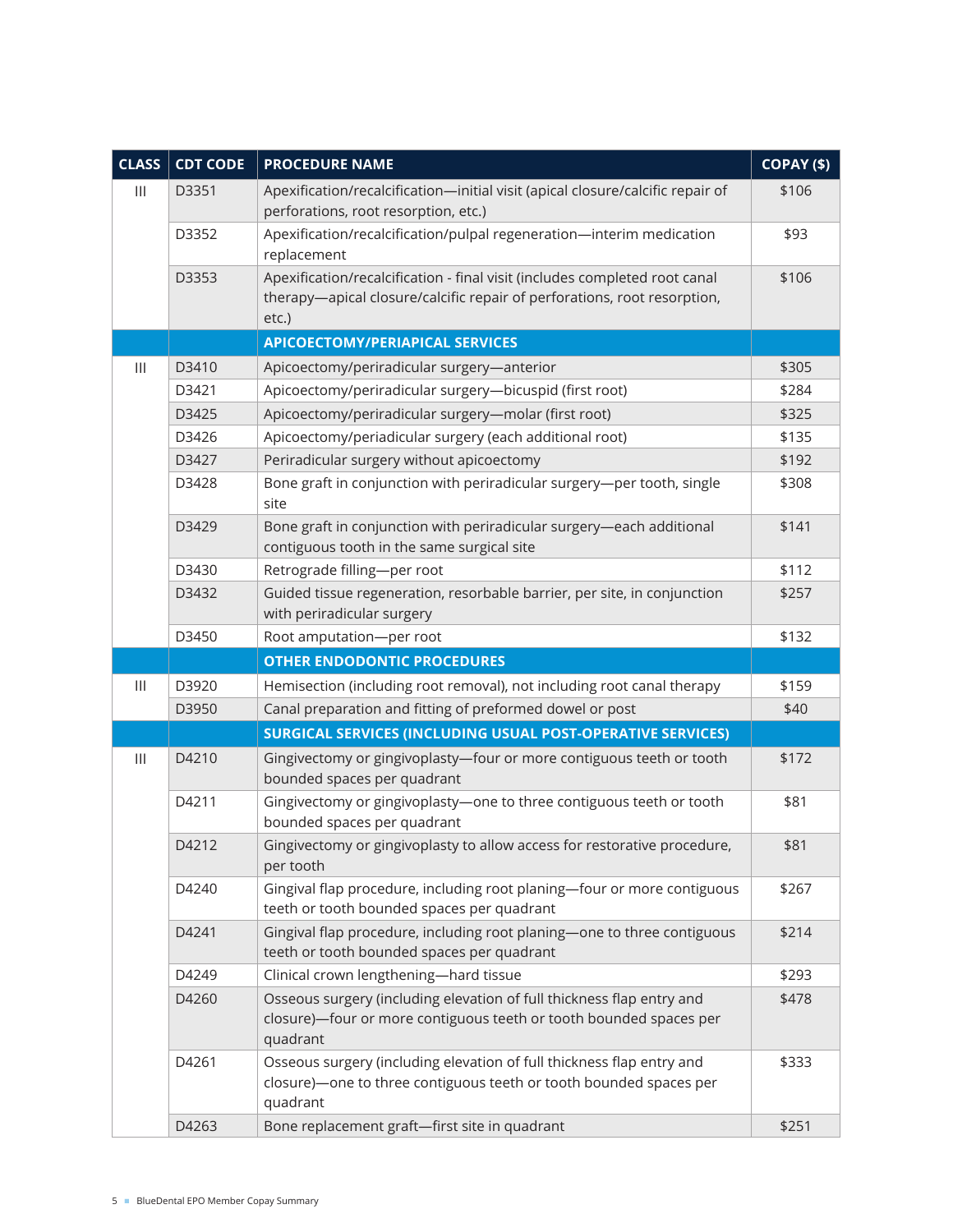| <b>CLASS</b> | <b>CDT CODE</b> | <b>PROCEDURE NAME</b>                                                                                                                                                                  | COPAY (\$) |
|--------------|-----------------|----------------------------------------------------------------------------------------------------------------------------------------------------------------------------------------|------------|
| Ш            | D4264           | Bone replacement graft- each additional site in quadrant                                                                                                                               | \$123      |
|              | D4265           | Biologic materials to aid in soft and osseous tissue regeneration                                                                                                                      | \$189      |
|              | D4266           | Guided tissue regeneration-resorbable barrier, per site                                                                                                                                | \$257      |
|              | D4267           | Guided tissue regeneration-non-resorbable barrier, per site (includes<br>membrane removal)                                                                                             | \$277      |
|              | D4270           | Pedicle soft tissue graft procedure                                                                                                                                                    | \$278      |
|              | D4273           | Autogenous connective tissue graft procedure (including donor and<br>recipient surgical sites) first tooth, implant, or edentulous tooth position<br>in graft                          | \$360      |
|              | D4274           | Distal or proximal wedge procedure (when not performed in conjunction<br>with surgical procedures in the same anatomical area)                                                         | \$223      |
|              | D4275           | Non-autogenous connective tissue graft procedure (including donor and<br>recipient surgical sites) first tooth, implant, or edentulous tooth position<br>in a graft                    | \$366      |
|              | D4276           | Combined connective tissue and double pedicle graft, per tooth                                                                                                                         | \$366      |
|              | D4277           | Free soft tissue graft procedure (including donor and recipient surgical<br>sites) first tooth, implant, or edentulous tooth position in a graft                                       | \$331      |
|              | D4278           | Free soft tissue graft procedure (including donor and recipient surgical<br>sites) each additional contiguous tooth or edentulous tooth position in<br>same graft site                 | \$241      |
|              | D4283           | Autogenous connective tissue graft procedure (including donor and<br>recipient surgical sites) each additional contiguous tooth, implant, or<br>edentulous tooth position in graft     | \$360      |
|              | D4285           | Non-autogenous connective tissue graft procedure (including donor and<br>recipient surgical sites) each additional contiguous tooth, implant, or<br>edentulous tooth position in graft | \$366      |
|              | D4341           | Periodontal scaling and root planing-four or more teeth per quadrant                                                                                                                   | \$93       |
|              |                 | <b>ADJUNCTIVE PERIODONTAL SERVICES</b>                                                                                                                                                 |            |
| Ш            | D4342           | Periodontal scaling and root planing-one to three teeth per quadrant                                                                                                                   | \$64       |
|              | D4346           | Scaling in presence of generalized moderate or severe gingival<br>inflammation-full mouth, after oral evaluation                                                                       | \$42       |
|              | D4355           | Full mouth debridement to enable comprehensive evaluation and<br>diagnosis                                                                                                             | \$63       |
|              | D4381           | Localized delivery of antimicrobial agents, via a controlled release vehicle<br>into diseased crevicular tissue, per tooth                                                             | \$40       |
|              |                 | <b>OTHER PERIODONTAL SERVICES</b>                                                                                                                                                      |            |
| Ш            | D4910           | Periodontal maintenance                                                                                                                                                                | \$60       |
|              |                 | <b>COMPLETE DENTURES (INCLUDING ROUTINE POST-DELIVERY CARE)</b>                                                                                                                        |            |
| IV           | D5110           | Complete denture-maxillary                                                                                                                                                             | \$535      |
|              | D5120           | Complete denture-mandibular                                                                                                                                                            | \$535      |
|              | D5130           | Immediate denture-maxillary                                                                                                                                                            | \$569      |
|              | D5140           | Immediate denture-mandibular                                                                                                                                                           | \$569      |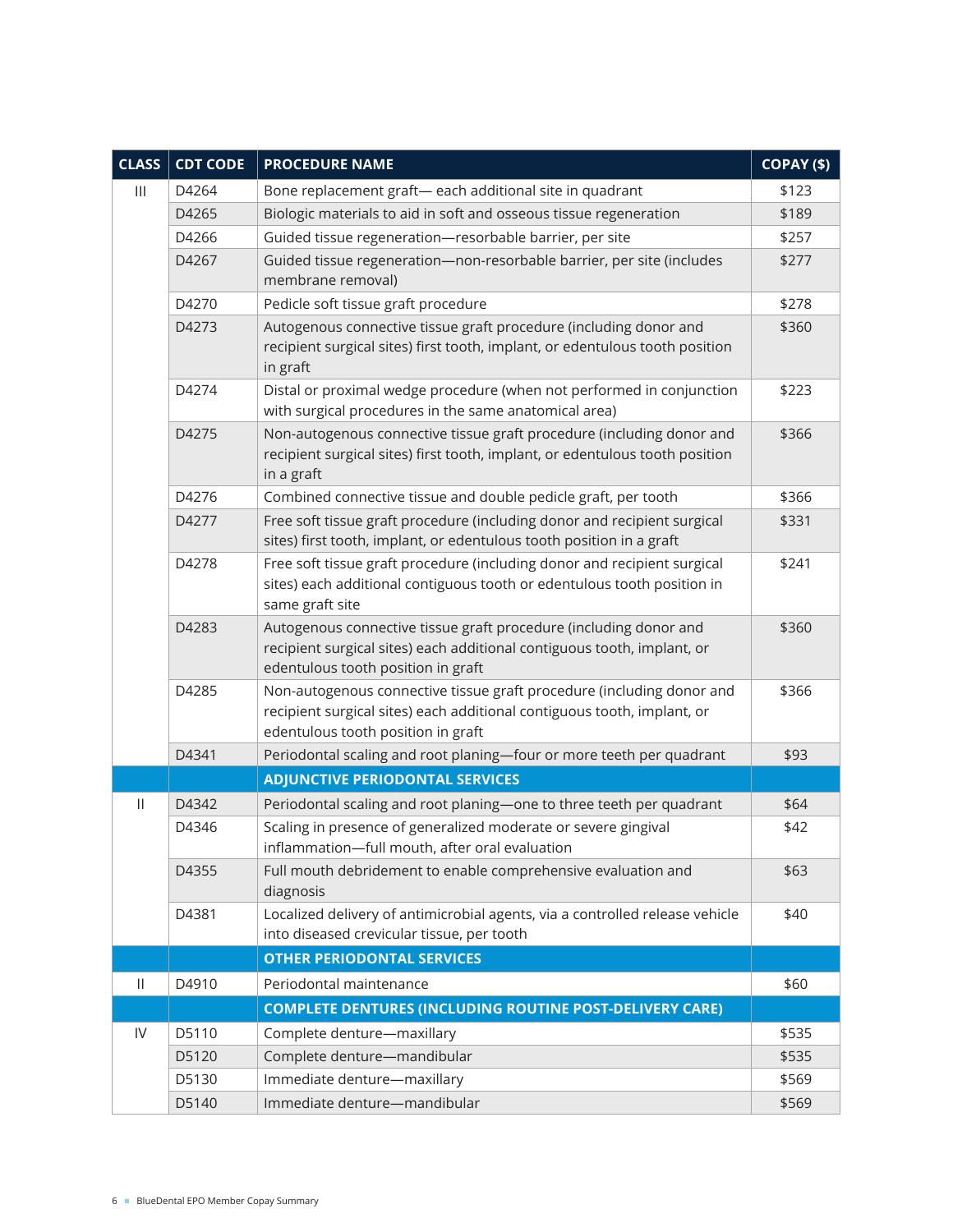| <b>CLASS</b>  | <b>CDT CODE</b> | <b>PROCEDURE NAME</b>                                                                                                                       | COPAY (\$) |
|---------------|-----------------|---------------------------------------------------------------------------------------------------------------------------------------------|------------|
|               |                 | PARTIAL DENTURES (INCLUDING ROUTINE POST-DELIVERY CARE)                                                                                     |            |
| $\mathsf{IV}$ | D5211           | Maxillary partial denture-resin base (including retentive/clasping<br>materials, rests and teeth)                                           | \$379      |
|               | D5212           | Mandibular partial denture-resin base (including retentive/clasping<br>materials, rests and teeth)                                          | \$379      |
|               | D5213           | Maxillary partial denture-cast metal framework with resin denture bases<br>(including any conventional clasps, rests and teeth)             | \$622      |
|               | D5214           | Mandibular partial denture-cast metal framework with resin denture<br>bases (including any conventional clasps, rests and teeth)            | \$622      |
|               | D5221           | Immediate maxillary partial denture-resin base (including any<br>conventional clasps, rests, and teeth)                                     | \$379      |
|               | D5222           | Immediate mandibular partial denture-resin base (including any<br>conventional clasps, rests, and teeth)                                    | \$379      |
|               | D5223           | Immediate maxillary partial denture-cast metal framework with resin<br>denture bases (including any conventional clasps, rests, and teeth)  | \$622      |
|               | D5224           | Immediate mandibular partial denture-cast metal framework with resin<br>denture bases (including any conventional clasps, rests, and teeth) | \$622      |
|               | D5225           | Maxillary partial denture-flexible base (including any clasps, rests and<br>teeth)                                                          | \$541      |
|               | D5226           | Mandibular partial denture-flexible base (including any clasps, rests and<br>teeth)                                                         | \$541      |
|               | D5282           | Removable unilateral partial denture-one piece cast metal (including<br>clasps and teeth), maxillary                                        | \$253      |
|               | D5283           | Removable unilateral partial denture-one piece cast metal (including<br>clasps and teeth), mandibular                                       | \$253      |
|               |                 | <b>ADJUSTMENTS TO REMOVABLE PROSTHESIS</b>                                                                                                  |            |
| ${\sf IV}$    | D5410           | Adjust complete denture-maxillary                                                                                                           | \$25       |
|               | D5411           | Adjust complete denture-mandibular                                                                                                          | \$25       |
|               | D5421           | Adjust partial denture-maxillary                                                                                                            | \$26       |
|               | D5422           | Adjust partial denture-mandibular                                                                                                           | \$26       |
|               |                 | <b>REPAIRS TO COMPLETE DENTURES</b>                                                                                                         |            |
| IV            | D5511           | Repair broken complete denture base, mandibular                                                                                             | \$80       |
|               | D5512           | Repair broken complete denture base, maxillary                                                                                              | \$80       |
|               |                 | <b>REPAIRS TO PARTIAL DENTURES</b>                                                                                                          |            |
| ${\sf IV}$    | D5611           | Repair resin partial denture base, mandibular                                                                                               | \$63       |
|               | D5612           | Repair resin partial denture base, maxillary                                                                                                | \$63       |
|               | D5621           | Repair cast partial framework, mandibular                                                                                                   | \$75       |
|               | D5622           | Repair cast partial framework, maxillary                                                                                                    | \$75       |
|               | D5630           | Repair or replace broken retentive clasping materials-per tooth                                                                             | \$75       |
|               | D5640           | Replace broken teeth-per tooth                                                                                                              | \$63       |
|               | D5650           | Add tooth to existing partial denture                                                                                                       | \$69       |
|               | D5660           | Add clasp to existing partial denture-per tooth                                                                                             | \$81       |
|               | D5670           | Replace all teeth and acrylic on cast metal framework (maxillary)                                                                           | \$203      |
|               | D5671           | Replace all teeth and acrylic on cast metal framework (mandibular)                                                                          | \$203      |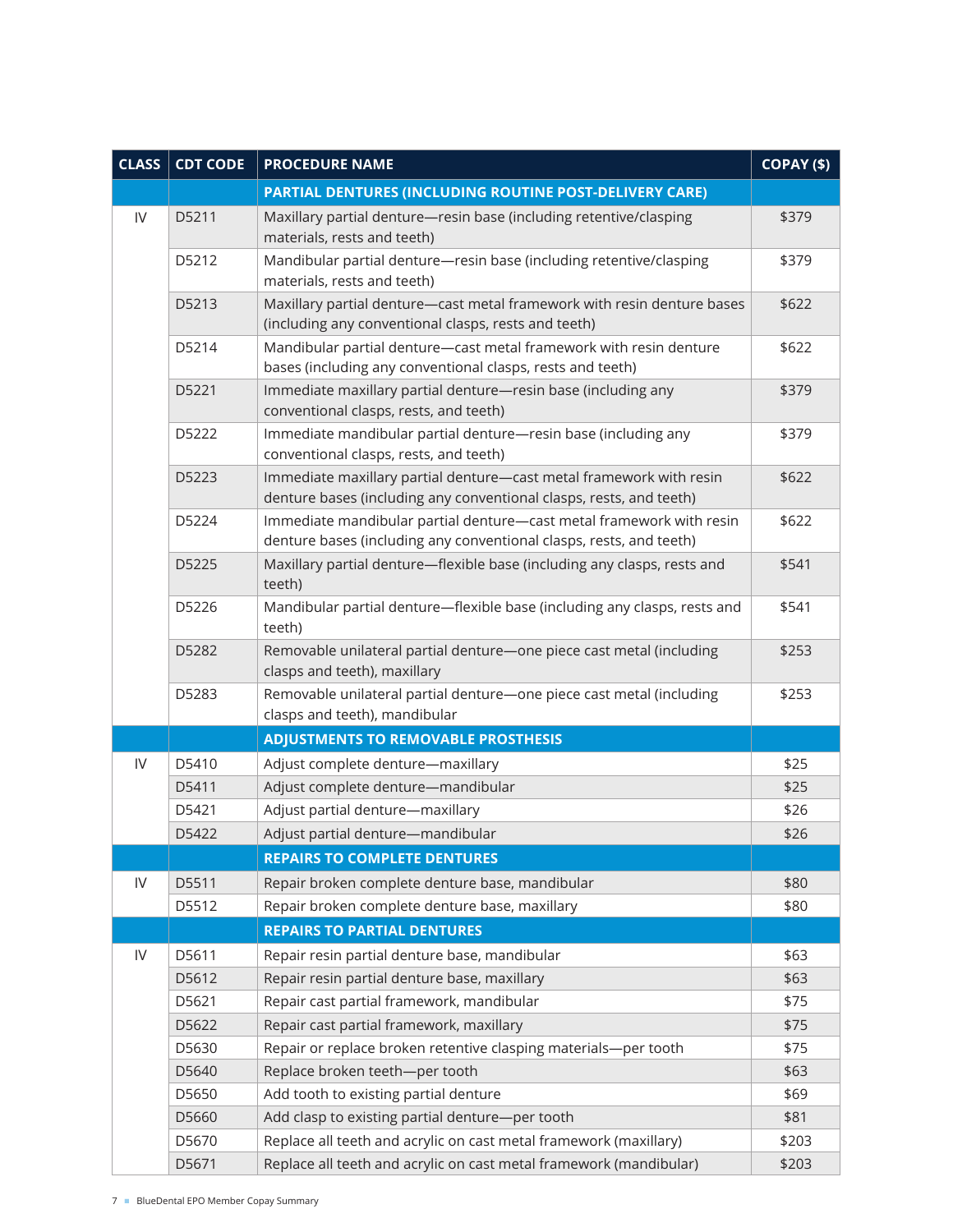| <b>CLASS</b>  | <b>CDT CODE</b> | <b>PROCEDURE NAME</b>                                                                        | COPAY (\$) |
|---------------|-----------------|----------------------------------------------------------------------------------------------|------------|
|               |                 | <b>DENTURE REBASE PROCEDURES</b>                                                             |            |
| $\mathsf{IV}$ | D5710           | Rebase complete maxillary denture                                                            | \$189      |
|               | D5711           | Rebase complete mandibular denture                                                           | \$189      |
|               | D5720           | Rebase maxillary partial denture                                                             | \$175      |
|               | D5721           | Rebase mandibular partial denture                                                            | \$175      |
|               |                 | <b>DENTURE RELINE PROCEDURES</b>                                                             |            |
| IV            | D5730           | Reline complete maxillary denture (chairside)                                                | \$108      |
|               | D5731           | Reline complete mandibular denture (chairside)                                               | \$108      |
|               | D5740           | Reline maxillary partial denture (chairside)                                                 | \$108      |
|               | D5741           | Reline mandibular partial denture (chairside)                                                | \$108      |
|               | D5750           | Reline complete maxillary denture (laboratory)                                               | \$162      |
|               | D5751           | Reline complete mandibular denture (laboratory)                                              | \$162      |
|               | D5760           | Reline maxillary partial denture (laboratory)                                                | \$162      |
|               | D5761           | Reline mandibular partial denture (laboratory)                                               | \$162      |
|               |                 | <b>OTHER REMOVABLE PROSTHETIC SERVICES</b>                                                   |            |
| IV            | D5850           | Tissue conditioning, maxillary                                                               | \$56       |
|               | D5851           | Tissue conditioning, mandibular                                                              | \$56       |
|               | D5863           | Overdenture-complete maxillary                                                               | \$895      |
|               | D5864           | Overdenture-partial maxillary                                                                | \$895      |
|               | D5865           | Overdenture-complete mandibular                                                              | \$895      |
|               | D5866           | Overdenture-partial mandibular                                                               | \$895      |
|               | D5875           | Modification of removable prosthesis following implant surgery                               | \$81       |
|               |                 | <b>IMPLANT SERVICES</b>                                                                      |            |
| $\mathsf{IV}$ | D6010           | Surgical placement of implant body-endosteal implant                                         | \$1,150    |
|               | D6011           | Second stage implant surgery                                                                 | \$100      |
|               | D6012           | Surgical placement of interim implant body for transitional prosthesis:<br>endosteal implant | \$840      |
|               | D6013           | Surgical placement of mini implant                                                           | \$245      |
|               | D6040           | Surgical placement-eposteal implant                                                          | \$1,160    |
|               | D6055           | Connecting bar-implant supported or abutment supported                                       | \$960      |
|               | D6056           | Prefabricated abutment-includes modification and placement                                   | \$375      |
|               | D6057           | Custom fabricated abutment-includes placement                                                | \$445      |
|               | D6058           | Abutment supported porcelain/ceramic crown                                                   | \$645      |
|               | D6059           | Abutment supported porcelain fused to metal crown (high noble metal)                         | \$630      |
|               | D6060           | Abutment supported porcelain fused to metal crown (predominantly<br>base metal)              | \$495      |
|               | D6061           | Abutment supported porcelain fused to metal crown (noble metal)                              | \$630      |
|               | D6062           | Abutment supported cast metal crown (high noble metal)                                       | \$600      |
|               | D6063           | Abutment supported cast metal crown (predominantly base metal)                               | \$480      |
|               | D6064           | Abutment supported cast metal crown (noble metal)                                            | \$600      |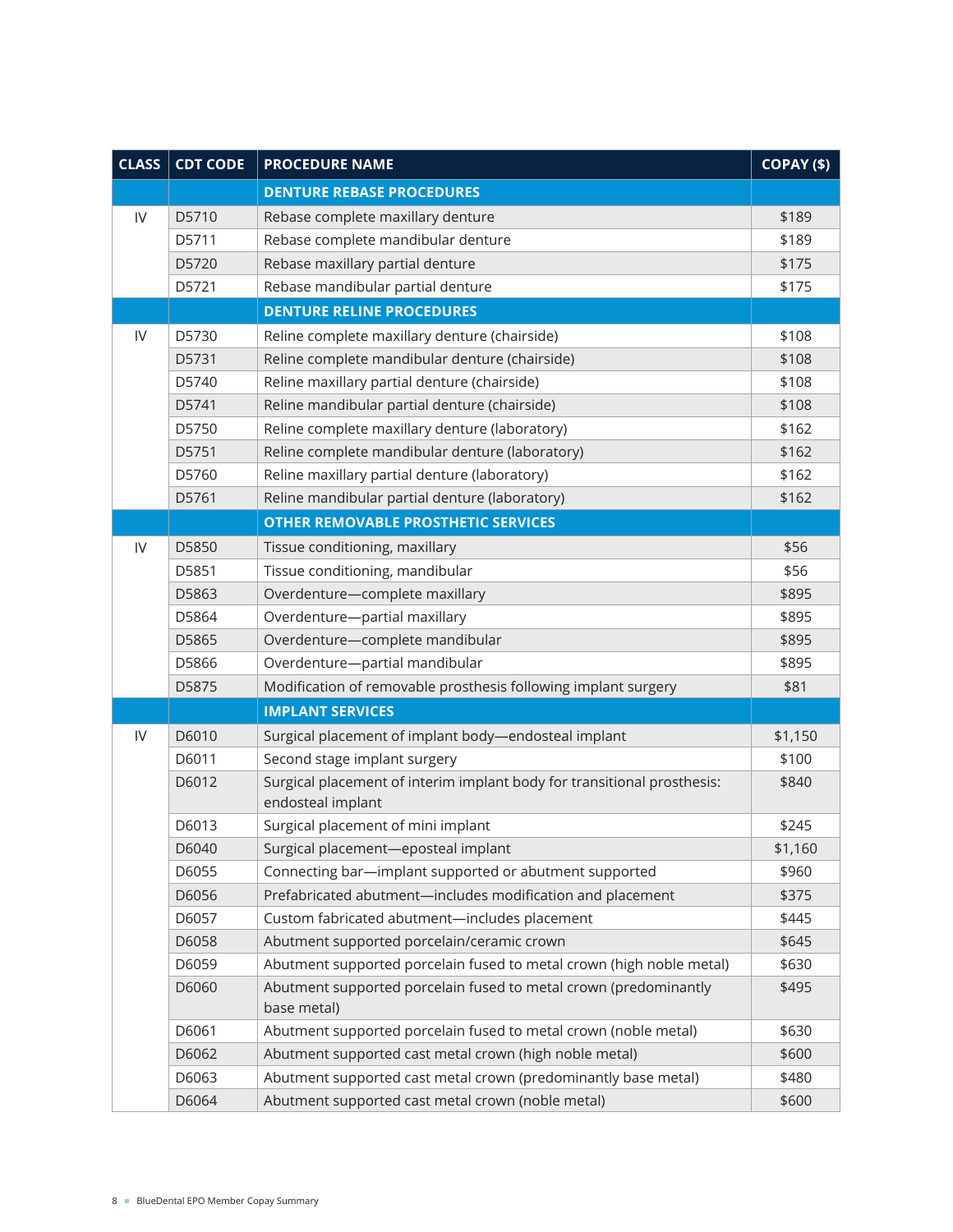| <b>CLASS</b> | <b>CDT CODE</b> | <b>PROCEDURE NAME</b>                                                                                                                                                                                    | COPAY (\$) |
|--------------|-----------------|----------------------------------------------------------------------------------------------------------------------------------------------------------------------------------------------------------|------------|
| IV           | D6065           | Implant supported porcelain/ceramic crown                                                                                                                                                                | \$645      |
|              | D6066           | Implant supported porcelain fused to metal crown (titanium, titanium<br>alloy, high noble metal)                                                                                                         | \$645      |
|              | D6067           | Implant supported metal crown (titanium, titanium alloy, high noble<br>metal)                                                                                                                            | \$645      |
|              | D6075           | Implant supported retainer for ceramic fpd                                                                                                                                                               | \$645      |
|              | D6076           | Implant supported retainer for porcelain fused to metal fpd (titanium,<br>titanium alloy, or high noble metal)                                                                                           | \$650      |
|              | D6077           | Implant supported retainer for cast metal fpd (titanium, titanium alloy, or<br>high noble metal)                                                                                                         | \$650      |
|              | D6080           | Implant maintenance procedures when prostheses are removed and<br>reinserted, including cleansing of prosthesis and abutments                                                                            | \$160      |
|              | D6081           | Scaling and debridement in the presence of inflammation or mucositis of<br>a single implant, including cleaning of the implant surfaces, without flap<br>entry and closure                               | \$55       |
|              | D6090           | Repair implant supported prosthesis, by report                                                                                                                                                           | \$310      |
|              | D6091           | Replacement of semi-precision or precision attachment (male or female<br>component) of implant/abutment supported prosthesis, per attachment                                                             | \$325      |
|              | D6092           | Recement or re-bond implant/abutment supported crown                                                                                                                                                     | \$30       |
|              | D6093           | Recement or re-bond implant/abutment supported fixed partial denture                                                                                                                                     | \$80       |
|              | D6094           | Abutment supported crown (titanium)                                                                                                                                                                      | \$545      |
|              | D6095           | Repair implant abutment, by report                                                                                                                                                                       | \$290      |
|              | D6100           | Implant removal, by report                                                                                                                                                                               | \$800      |
|              | D6101           | Debridement of a peri-implant defect or defects surrounding a single<br>implant, and surface cleaning of the exposed implant surfaces, including<br>flap entry and closure                               | \$210      |
|              | D6102           | Debridement and osseous contouring of a peri-implant defect or defects<br>surrounding a single implant and includes surface cleaning of the<br>exposed implant surfaces including flap entry and closure | \$250      |
|              | D6103           | Bone graft for repair of peri-implant defect-does not include flap entry<br>and closure. Placement of a barrier membrane or biologic materials to<br>aid in osseous regeneration are reported separately | \$360      |
|              | D6104           | Bone graft at time of implant placement                                                                                                                                                                  | \$160      |
|              | D6190           | Radiographic/surgical implant index, by report                                                                                                                                                           | \$100      |
|              | D6205           | Pontic-indirect resin based composite                                                                                                                                                                    | \$282      |
|              |                 | <b>FIXED PARTIAL DENTURE PONTICS</b>                                                                                                                                                                     |            |
| IV           | D6210           | Pontic-cast high noble metal                                                                                                                                                                             | \$424      |
|              | D6211           | Pontic-cast predominantly base metal                                                                                                                                                                     | \$417      |
|              | D6212           | Pontic-cast noble metal                                                                                                                                                                                  | \$424      |
|              | D6214           | Pontic-titanium                                                                                                                                                                                          | \$424      |
|              | D6240           | Pontic-porcelain fused to high noble metal                                                                                                                                                               | \$514      |
|              | D6241           | Pontic-porcelain fused to predominantly base metal                                                                                                                                                       | \$506      |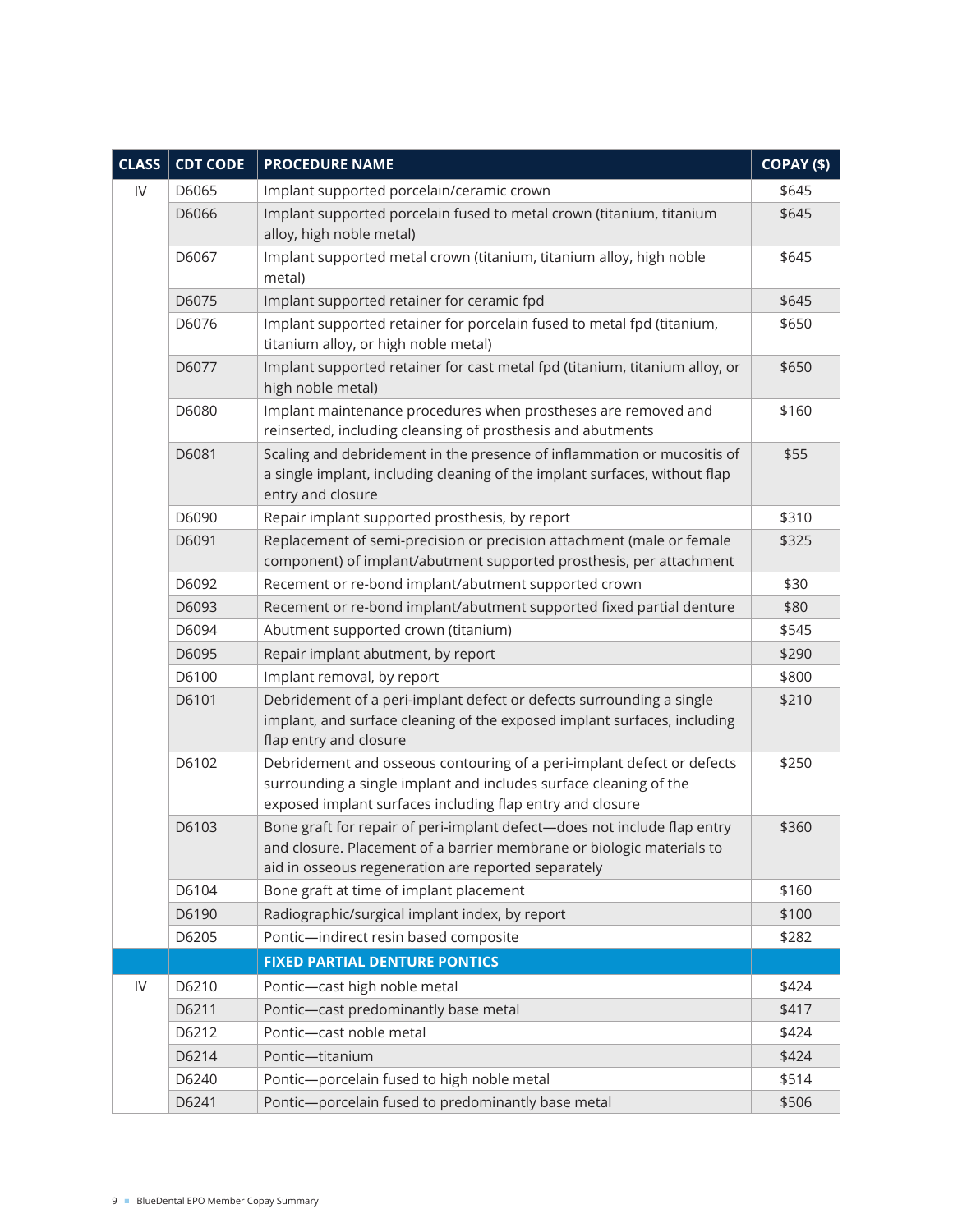| <b>CLASS</b> | <b>CDT CODE</b> | <b>PROCEDURE NAME</b>                                                                                          | COPAY (\$) |
|--------------|-----------------|----------------------------------------------------------------------------------------------------------------|------------|
| IV           | D6242           | Pontic-porcelain fused to noble metal                                                                          | \$514      |
|              | D6245           | Pontic-porcelain/ceramic                                                                                       | \$525      |
|              | D6250           | Pontic-resin with high noble metal                                                                             | \$454      |
|              | D6251           | Pontic-resin with predominantly base metal                                                                     | \$446      |
|              | D6252           | Pontic-resin with noble metal                                                                                  | \$454      |
|              |                 | <b>RETAINERS</b>                                                                                               |            |
| IV           | D6545           | Retainer-cast metal for resin bonded fixed prosthesis                                                          | \$207      |
|              | D6548           | Retainer-porcelain/ceramic for resin bonded fixed prosthesis                                                   | \$244      |
|              | D6549           | Resin retainer-for resin bonded fixed prosthesis                                                               | \$237      |
|              | D6602           | Retainer inlay-cast high noble metal, two surfaces                                                             | \$296      |
|              | D6603           | Retainer inlay-cast high noble metal, three or more surfaces                                                   | \$334      |
|              | D6604           | Retainer inlay-cast predominantly base metal, two surfaces                                                     | \$296      |
|              | D6605           | Retainer inlay-cast predominantly base metal, three or more surfaces                                           | \$334      |
|              | D6606           | Retainer inlay-cast noble metal, two surfaces                                                                  | \$296      |
|              | D6607           | Retainer inlay-cast noble metal, three or more surfaces                                                        | \$334      |
|              | D6610           | Retainer onlay-cast high noble metal, two surfaces                                                             | \$336      |
|              | D6611           | Retainer onlay-cast high noble metal, three or more surfaces                                                   | \$375      |
|              | D6612           | Retainer onlay-cast predominantly base metal, two surfaces                                                     | \$336      |
|              | D6613           | Retainer onlay-cast predominantly base metal, three or more surfaces                                           | \$375      |
|              | D6614           | Retainer onlay-cast noble metal, two surfaces                                                                  | \$336      |
|              | D6615           | Retainer onlay-cast noble metal, three or more surfaces                                                        | \$375      |
|              | D6624           | Retainer inlay-titanium                                                                                        | \$334      |
|              | D6634           | Retainer onlay-titanium                                                                                        | \$375      |
|              | D6710           | Retainer crown-indirect resin based composite                                                                  | \$317      |
|              | D6720           | Retainer crown-resin with high noble metal                                                                     | \$420      |
|              | D6721           | Retainer crown-resin with predominantly base metal                                                             | \$403      |
|              | D6722           | Retainer crown-resin with noble metal                                                                          | \$420      |
|              |                 | <b>FIXED PARTIAL DENTURE RETAINERS-CROWN</b>                                                                   |            |
| IV           | D6750           | Retainer crown-porcelain fused to high noble metal                                                             | \$424      |
|              | D6751           | Retainer crown-porcelain fused to predominantly base metal                                                     | \$417      |
|              | D6752           | Retainer crown-porcelain fused to noble metal                                                                  | \$424      |
|              | D6780           | Retainer crown-3/4 cast high noble metal                                                                       | \$403      |
|              | D6781           | Crown-3/4 cast predominantly based metal                                                                       | \$370      |
|              | D6782           | Crown-3/4 cast noble metal                                                                                     | \$403      |
|              | D6783           | Crown-3/4 porcelain/ceramic                                                                                    | \$423      |
|              | D6790           | Retainer crown-full cast high noble metal                                                                      | \$420      |
|              | D6791           | Retainer crown-full cast predominantly base metal                                                              | \$403      |
|              | D6792           | Retainer crown-full cast noble metal                                                                           | \$420      |
|              | D6793           | Provisional retainer crown-further treatment or completion of diagnosis<br>necessary prior to final impression | \$225      |
|              | D6794           | Retainer crown-titanium                                                                                        | \$420      |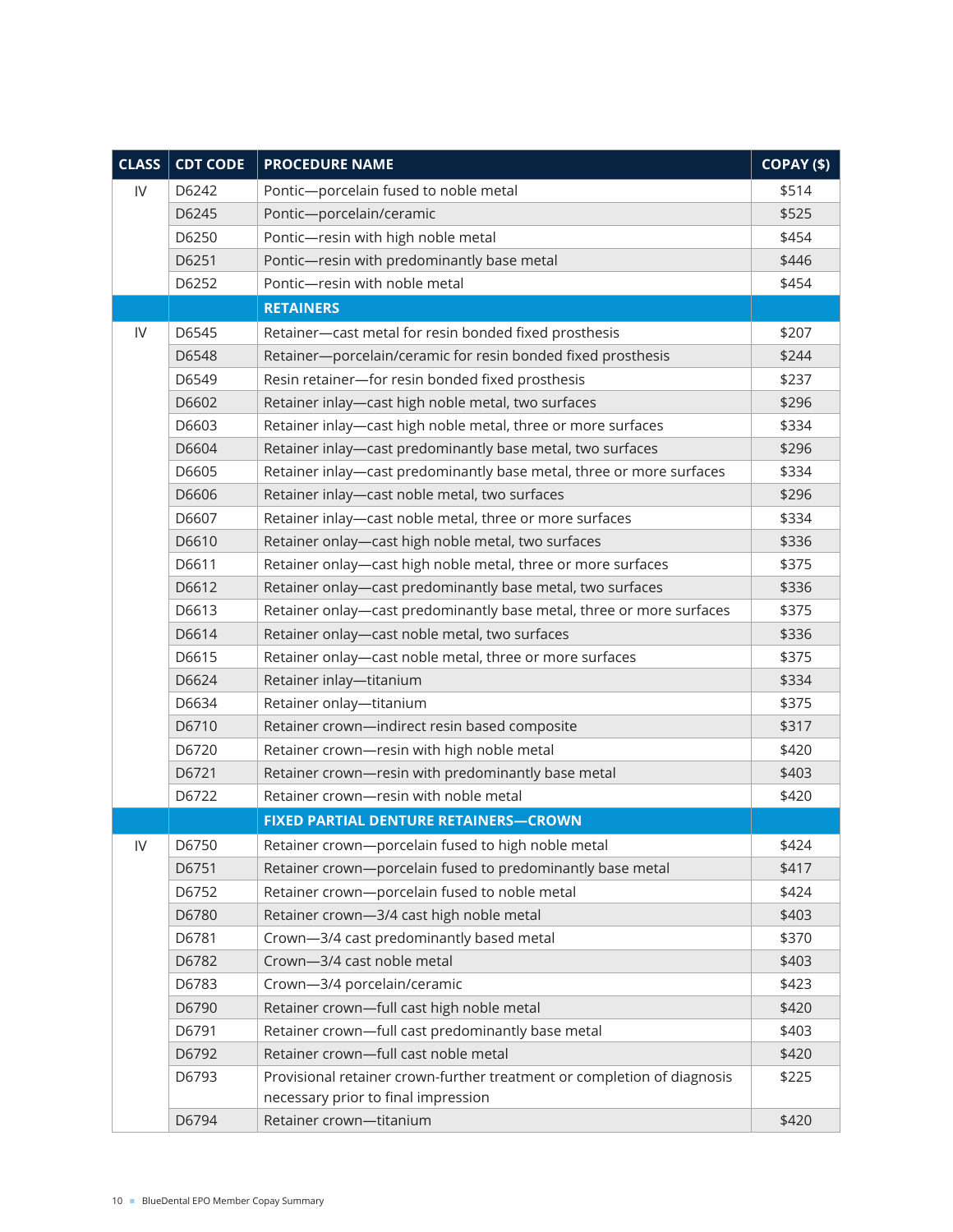| <b>CLASS</b>                              | <b>CDT CODE</b> | <b>PROCEDURE NAME</b>                                                                                                                        | COPAY (\$)     |
|-------------------------------------------|-----------------|----------------------------------------------------------------------------------------------------------------------------------------------|----------------|
|                                           |                 | <b>OTHER FIXED PARTIAL DENTURE SERVICES</b>                                                                                                  |                |
| IV                                        | D6930           | Re-cement or re-bond fixed partial denture                                                                                                   | \$49           |
|                                           | D6980           | Fixed partial denture repair necessitated by restorative material failure                                                                    | \$99           |
|                                           | D6985           | Pediatric partial denture, fixed                                                                                                             | \$304          |
|                                           |                 | EXTRACTIONS (INCLUDES LOCAL ANESTHESIA, SUTURING, IF NEEDED                                                                                  |                |
|                                           |                 | <b>AND ROUTINE POST-OPERATIVE CARE)</b>                                                                                                      |                |
| Ш                                         | D7111           | Extraction, coronal remnants-deciduous tooth                                                                                                 | \$41           |
|                                           | D7140           | Extraction, erupted tooth or exposed root (elevation and/or forceps                                                                          | \$55           |
|                                           |                 | removal)                                                                                                                                     |                |
|                                           |                 | SURGICAL EXTRACTIONS (INCLUDES LOCAL ANESTHESIA, SUTURING,<br>IF NEEDED AND ROUTINE POST-OPERATIVE CARE)                                     |                |
|                                           |                 |                                                                                                                                              |                |
| $\mathop{1\hskip-2.5pt {\rm l}}\nolimits$ | D7210           | Surgical removal of erupted tooth requiring removal of bone and/or<br>sectioning of tooth, and excluding elevation of mucoperiosteal flap if | \$108          |
|                                           |                 | indicated                                                                                                                                    |                |
|                                           | D7220           | Removal of impacted tooth-soft tissue                                                                                                        | \$114          |
|                                           | D7230           | Removal of impacted tooth-partially bony                                                                                                     | \$160          |
|                                           | D7240           | Removal of impacted tooth-completely bony                                                                                                    | \$198          |
|                                           | D7241           | Removal of impacted tooth-completely bony, with unusual surgical                                                                             | \$230          |
|                                           |                 | complications                                                                                                                                |                |
|                                           | D7250           | Surgical removal of residual tooth roots (cutting procedure)                                                                                 | \$106          |
|                                           | D7260           | Oroantral fistula closure                                                                                                                    | \$317          |
|                                           | D7261           | Primary closure of a sinus perforation                                                                                                       | \$207          |
|                                           | D7270           | Tooth reimplantation and/or stabilization of accidentally evulsed or                                                                         | \$244          |
|                                           |                 | displaced tooth                                                                                                                              |                |
|                                           | D7280           | <b>OTHER SURGICAL PROCEDURES</b>                                                                                                             |                |
| $\mathop{1\hskip-2.5pt {\rm l}}\nolimits$ | D7285           | Surgical access of an unerupted tooth<br>Incisional biopsy of oral tissue-hard (bone, tooth)                                                 | \$216<br>\$113 |
|                                           | D7286           | Incisional biopsy of oral tissue-soft                                                                                                        | \$92           |
|                                           | D7287           | Exfoliative cytological sample collection                                                                                                    | \$4            |
|                                           | D7288           | Brush biopsy-transepithelial sample collection                                                                                               | \$83           |
|                                           |                 | ALVEOLOPLASTY-SURGICAL PREPARATION OF RIDGE FOR DENTURES                                                                                     |                |
| $\mathbf{III}$                            | D7310           | Alveoloplasty in conjunction with extractions-four or more teeth or                                                                          | \$91           |
|                                           |                 | tooth spaces, per quadrant                                                                                                                   |                |
|                                           | D7311           | Alveoloplasty in conjunction with extractions-one to three teeth or tooth                                                                    | \$60           |
|                                           |                 | spaces, per quadrant                                                                                                                         |                |
|                                           | D7320           | Alveoloplasty not in conjunction with extractions-four or more teeth or                                                                      | \$161          |
|                                           |                 | tooth spaces, per quadrant                                                                                                                   |                |
|                                           | D7321           | Alveoloplasty not in conjunction with extractions-one to three teeth or                                                                      | \$106          |
|                                           |                 | tooth spaces, per quadrant                                                                                                                   |                |
|                                           | D7471           | Removal of lateral exostosis (maxilla or mandible)                                                                                           | \$172          |
|                                           | D7472           | Removal of torus palatinus                                                                                                                   | \$178          |
|                                           | D7473           | Removal of torus mandibularis                                                                                                                | \$207          |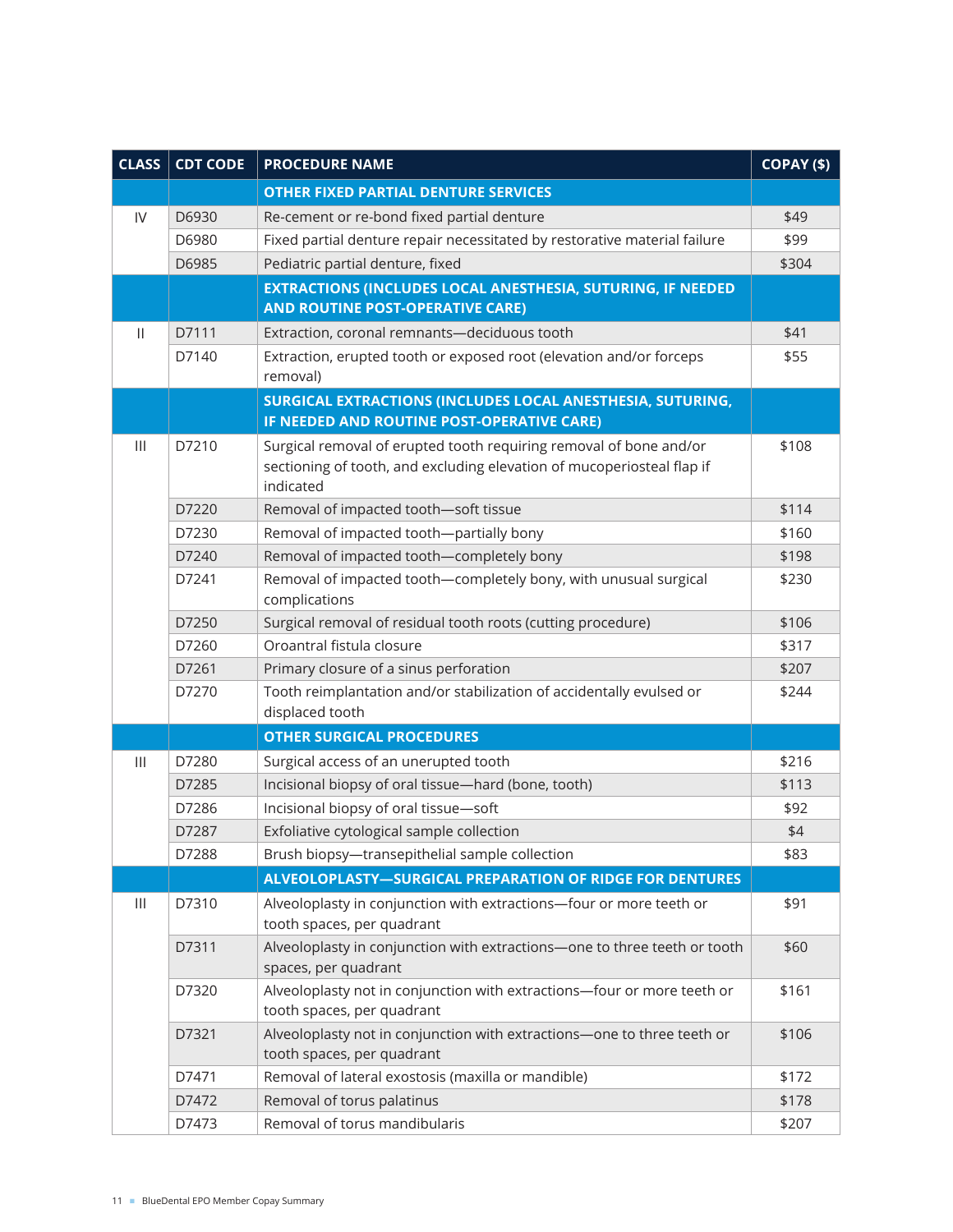| <b>CLASS</b>                              | <b>CDT CODE</b> | <b>PROCEDURE NAME</b>                                                                                          | COPAY (\$) |
|-------------------------------------------|-----------------|----------------------------------------------------------------------------------------------------------------|------------|
|                                           |                 | <b>SURGICAL INCISION</b>                                                                                       |            |
| $\mathbf{III}$                            | D7510           | Incision and drainage of abscess-intraoral soft tissue.                                                        | \$75       |
|                                           | D7520           | Incision and drainage of abscess-extraoral soft tissue                                                         | \$126      |
|                                           |                 | <b>OTHER REPAIR PROCEDURES</b>                                                                                 |            |
| $\mathbf{III}$                            | D7960           | Frenulectomy also known as frenectomy or frenotomy-separate<br>procedure not incidental to another             | \$150      |
|                                           | D7963           | Frenuloplasty                                                                                                  | \$150      |
|                                           | D7970           | Excision of hyperplastic tissue-per arch                                                                       | \$173      |
|                                           | D7971           | Excision of pericoronal gingiva                                                                                | \$71       |
|                                           |                 | <b>UNCLASSIFIED TREATMENT</b>                                                                                  |            |
| I                                         | D9110           | Palliative (emergency) treatment of dental pain, minor procedure                                               | \$34       |
| $\mathop{1\hskip-2.5pt {\rm l}}\nolimits$ | D9120           | Fixed partial denture sectioning                                                                               | \$61       |
|                                           |                 | <b>ANESTHESIA</b>                                                                                              |            |
| $\mathbf{III}$                            | D9210           | Local anesthesia not in conjunction with operative or surgical procedures                                      | \$21       |
| I                                         | D9219           | Evaluation for moderate sedation or general anesthesia                                                         | \$25       |
| $\mathbf{III}$                            | D9223           | Deep sedation/general anesthesia-each 15 minute increment                                                      | \$74       |
|                                           | D9239           | Intravenous moderate (conscious) sedation/analgesia-first 15 minutes                                           | \$74       |
|                                           | D9243           | Intravenous moderate (conscious) sedation/analgesia-each 15 minute<br>increment                                | \$62       |
|                                           | D9248           | Non-intravenous conscious sedation                                                                             | \$86       |
|                                           |                 | <b>PROFESSIONAL CONSULATION</b>                                                                                |            |
| I                                         | D9310           | Consultation-diagnostic service provided by dentist or physician other<br>than requesting dentist or physician | \$39       |
|                                           |                 | <b>MISCELLANEOUS SERVICES</b>                                                                                  |            |
| $\mathbf{I}$                              | D9910           | Application of desensitizing medicament                                                                        | \$24       |
|                                           | D9911           | Application of desensitizing resin for cervical and/or root surface, per<br>tooth                              | \$14       |
|                                           | D9932           | Cleaning and inspection of removable complete denture, maxillary                                               | \$14       |
|                                           | D9933           | Cleaning and inspection of a removable complete denture, mandibular                                            | \$14       |
|                                           | D9934           | Cleaning and inspection of a removable partial denture, maxillary                                              | \$14       |
|                                           | D9935           | Cleaning and inspection of a removable partial denture, mandibular                                             | \$14       |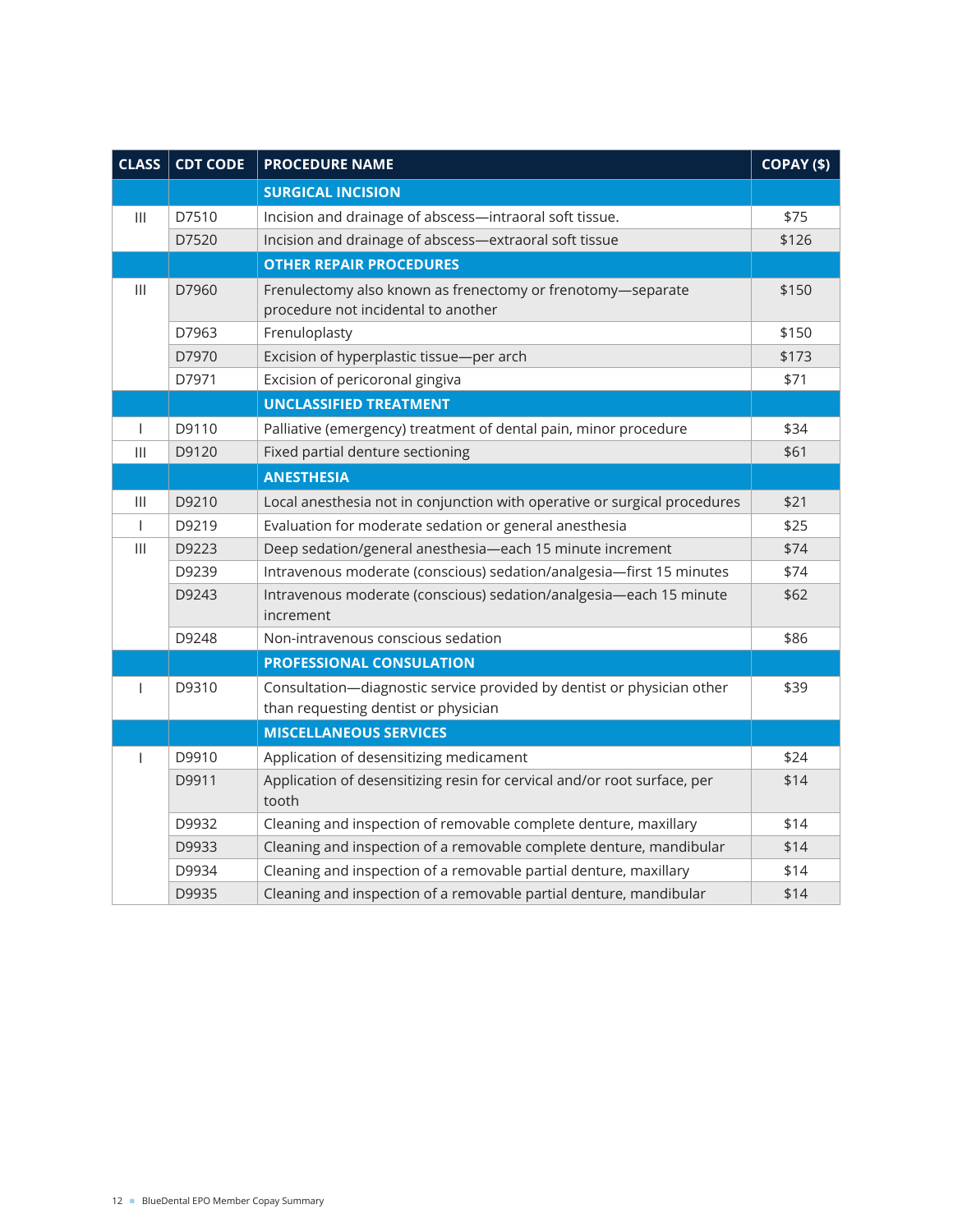# **Limitations & Exclusions**

(in addition to those found in the Evidence of Coverage)

## **Limitations**

- A. Covered dental services must be performed by or under the supervision of a dentist, within the scope of practice for which licensure or certification has been obtained.
- B. Benefits will be limited to standard procedures and will not be provided for personalized restorations or specialized techniques in the construction of dentures, bridges, or implants, including precision attachments and custom denture teeth.
- C. If a member switches from one Dentist to another during a course of treatment, or if more than one dentist renders services for one dental procedure, CareFirst shall pay as if only one dentist rendered the service.
- D. CareFirst will reimburse only after all dental procedures for the condition being treated have been completed.
- E. In the event there are alternative dental procedures that meet generally accepted standards of professional dental care for a member's condition, benefits will be based upon the lowest cost alternative. CareFirst benefits will cover treatment based upon the CareFirst allowance for the less expensive procedure, provided that the less expensive procedure meets accepted standards of professional dental treatment. CareFirst's decision does not commit the subscriber to the less expensive procedure. However, if the subscriber and the dentist choose the more expensive procedure, the subscriber is responsible for the additional charges beyond those approved or allowed by CareFirst.
- F. Dental procedures not listed on the Schedule of Benefits and Copayments will be provided at the dentist's charges unless written approval is received from CareFirst.
- G. The American Dental Association (ADA) may periodically change the current dental terminology (CDT) codes or definitions listed in the ADA publications. If such changes result in different CDT codes being used by preferred dentists or participating dentists to describe the covered dental services listed in the Schedule of Benefits and Copayments, the member copayments will be determined by CareFirst. CareFirst will notify the subscriber of such changes when applicable.
- H. All services listed on the Schedule of Benefits and Copayments will be provided by a participating dentist or a preferred dentist.
- I. Oral examination, routine teeth cleaning (prophylaxis), topical fluoride up to age 19, and pulp vitality tests not related to accidental injury or trauma or emergency limited to twice per benefit period.

### **Exclusions**

Benefits will not be provided for:

- A. Replacement of a denture, bridge, dental implant, or crown as a result of loss or theft.
- B. Replacement of an existing denture, bridge, dental implant, or crown that is determined by CareFirst to be satisfactory or repairable.
- C. Replacement of dentures, bridges, dental implants, or crowns within 60 months from the date of placement or replacement for which benefits were paid in whole or in part under the terms of the Evidence of Coverage.
- D. Treatment or services for temporomandibular joint disorders including but not limited to radiographs and/or tomographic surveys.
- E. Gold foil fillings. All member copayments listed on the Schedule of Benefits and Copayments are exclusive of gold.
- F. Dental services in connection with birth defects or mainly for cosmetic reasons; with the following exceptions:
	- 1. Benefits will be provided for dental services received by the member due to trauma to whole sound natural teeth when the dental services are received after the effective date of coverage under the Evidence of Coverage only if the member's medical benefit plan does not provide benefits for such dental services and written proof of denial of a claim for such benefits is submitted to CareFirst, and
	- 2. Benefits will be provided for dental services in connection with birth defects, including cleft lip or cleft palate or both, only if the member's medical benefit plan does not provide benefits for such dental services and written proof of denial of a claim for such benefits is submitted to CareFirst.
- G. Periodontal appliances.
- H. Prescription drugs, including, but not limited to antibiotics administered by the member, inhalation of nitrous oxide, injected or applied medications that are not part of the dental service being rendered, and localized delivery of chemotherapeutic agents for the treatment of a medical condition, unless specifically listed as a covered dental service in the Description of Covered Services.
- I. Splinting.
- J. Nightguards, occlusal guards, or other oral orthotic appliances.
- K. Bacteriologic studies, histopathologic exams, accession of tissue, caries susceptibility tests, diagnostic radiographs, and other pathology procedures, unless specifically listed as a covered dental service in the Description of Covered Services.
- L. Intentional tooth reimplantation or transplantation.
- M. Interim prosthetic devices, fixed or removable and not part of a permanent or restorative prosthetic service, and tissue conditioning.
- N. Additional fees charged for visits by a dentist to the member's home, to a hospital, to a nursing home, or for office visits after the dentist's standard office hours. CareFirst shall provide the benefits for the dental service as if the visit was rendered in the dentist's office during normal office hours.
- O. Transseptal fiberotomy or vestibuloplasty.
- P. Orthognathic surgery or other oral surgery covered under the member's medical benefit plan.
- Q. Services not specifically listed in the Description of Covered Services as a covered dental service, even if medically necessary.
- R. Services or supplies that are related to an excluded service (even if those services or supplies would otherwise be covered services).
- S. Separate billings for dental care services or supplies furnished by an employee of a dentist which are normally included in the dentist's charges and billed for by them.
- T. Telephone consultations, failure to keep a scheduled visit, completion of forms, or administrative services.
- U. Services or supplies that are experimental or investigational in nature.
- V. Services for injuries and conditions which are covered under Workers' Compensation or employers' liability laws.
- W. Services which are provided without cost to the member by any municipality, county or other political subdivision (with the exception of Medicaid).
- X. Services which, in the opinion of the dental director, are not medically necessary for the member's dental health.